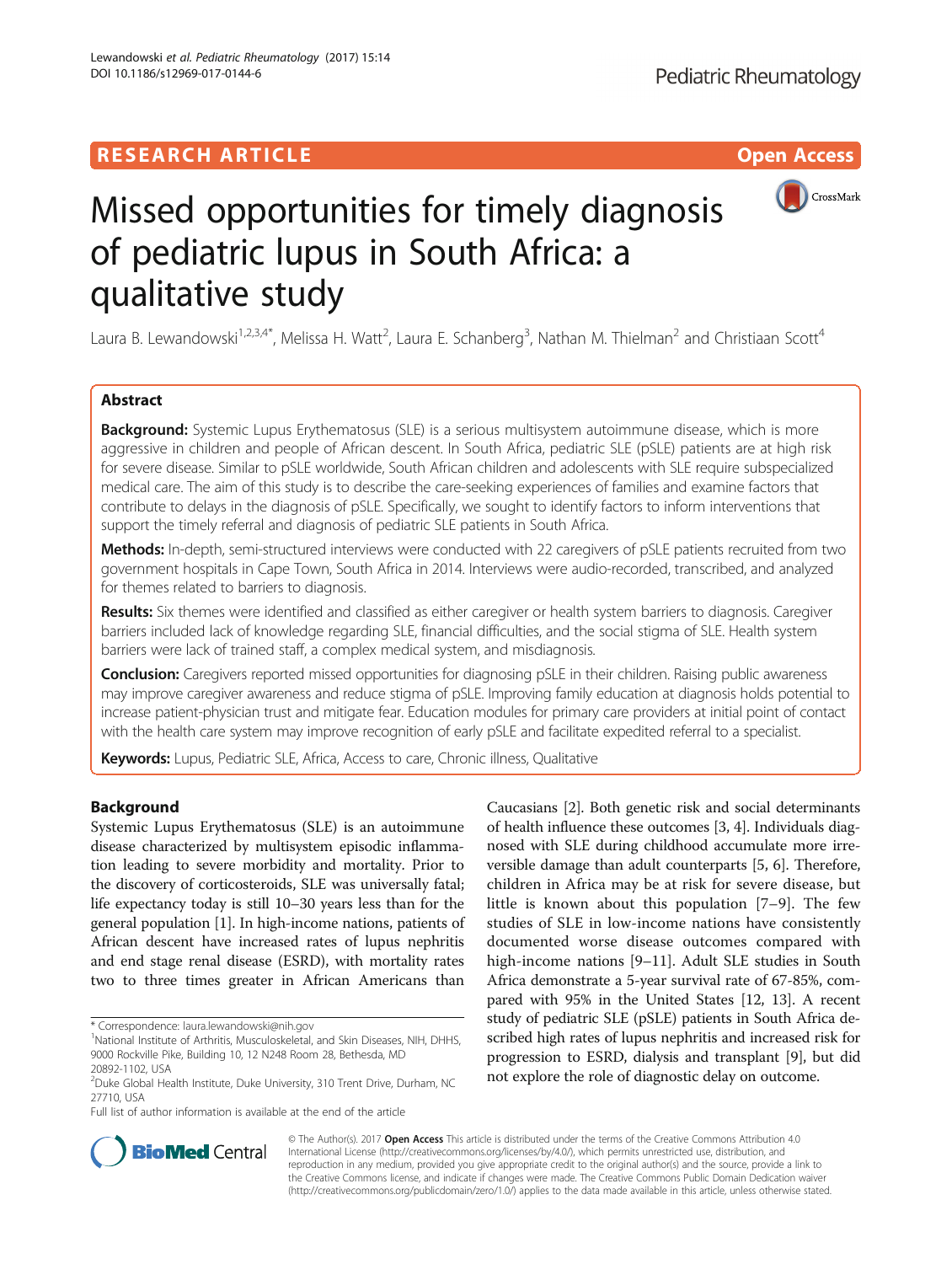South Africa is a low- to middle-income nation and health-care leader in Africa, yet health care disparities exist due to racial, political and economic inequities that have persisted after apartheid [[14](#page-7-0)]. The burden of infectious diseases, trauma, and the HIV epidemic compromises access to health care for patients with chronic illness [[15](#page-7-0)]. South Africa is highly underserved in pediatric rheumatology with only five registered pediatric rheumatologists in a country of over 18 million children [[16](#page-7-0)]. Based on estimates from the USA, South Africa would require 40 additional pediatric rheumatologists to provide adequate care for its patient population [[17](#page-7-0)].

Timely diagnosis of pSLE significantly improves longterm outcomes in children. Early diagnosis and treatment reduces organ damage, prevents renal failure, and improves survival [\[18, 19\]](#page-7-0). Previous studies in South Africa have demonstrated barriers to health care access, from poor road infrastructure to an inadequate medical referral system [[20, 21\]](#page-7-0). U.S. studies of adult SLE patients highlight socioeconomic status, education, and geographic location as determinants of access to care, showing such disparities influence long term outcomes [[22, 23\]](#page-8-0).

An in-depth understanding of the path to pSLE diagnosis in South Africa is necessary to identify barriers to timely diagnosis and referral for specialized care, but has not been addressed in the available literature. Our study used qualitative interviews to contextually explore the diagnosis experience for families and identify gaps in health care access for children with pSLE in South Africa.

# Methods

# Setting

Participants were recruited through pediatric and adult rheumatology clinics in two government-funded tertiary hospitals and one private practice clinic in Cape Town, South Africa. A single pediatric rheumatology provider (CS) provides care at both hospitals, and a general rheumatologist provides care at the private clinic.

# Subject recruitment

Caregivers of patients diagnosed with pSLE (fulfilling >4 of 11 ACR SLE classification criteria [\[24](#page-8-0)] prior to age 19 years) were eligible to participate. A list of eligible caregivers was generated from an established registry of patients with pSLE at two tertiary care, government-funded university hospitals (Red Cross War Memorial Children's Hospital  $[n = 18]$ ; Groote Schuur Hospital  $[n = 10]$  and one private medical center (Winelands Rheumatology Centre  $[n = 2]$ ) in Cape Town, SA.

Of 72 total SLE patient caregivers, 30 were successfully contacted. Study personnel approached caregivers inperson, by phone, or by email. Of the 30 caregivers which were contacted successfully, 26 accepted, 4 declined, 4 were unable to schedule the interview due to illness or a move, and 22 were interviewed.

#### Ethical review

The study was approved by the Duke Institutional Review Board (#Pro00045133) and University of Cape Town Human Research Ethics Committee (#424/2013). Written informed consent was obtained in the participant's preferred language prior to the interview.

#### **Procedures**

Individual in-depth interviews were performed using a semi-structured interview guide with open-ended questions exploring care-seeking behavior during the patient's initial illness, experiences that led to a pSLE diagnosis, and specific barriers to diagnosis (Additional file [1\)](#page-7-0). The interview guide was developed based on a literature review on health care access in South Africa, SLE care access worldwide, and discussion among authors [\[25](#page-8-0)–[27\]](#page-8-0). A semi-structured interview allowed individual flexibility and targeted probing of the participant's experience and perspective. Participants were offered the option to be interviewed at clinic  $(n = 19)$  or their home  $(n = 3)$ , to reduce the burden of missed work and travel. Interviews were conducted by a female researcher (LBL) and lasted 30 to 90 min. For non-English speaking participants, interviews were conducted in their primary language (Afrikaans or isiXhosa, the only non-English languages spoken by caregivers in this study [Table [1](#page-2-0)]). Bilingual or multilingual participants were encouraged to use the language they spoke most comfortably. In cases where the language of the interview was not English ( $n = 6$ ), a translator who was linguistically and culturally competent provided simultaneous translation.

Self-described participant race was reported using racial groups employed in South African population surveys: Coloured, Black, White, and Indian/Asian [[16\]](#page-7-0). In South Africa, the term "Coloured" refers to a historically racially heterogeneous ethnic group possessing ancestry from various Khoisan and Bantu tribes of Southern Africa, Malaysia, Europe, and Asia; "Black" refers to those with Southern African Bantu tribal ancestry; "White" refers to those of European descent; and "Indian/Asian" refers to those of Indian or Asian ancestry.

# Analysis

Interviews were audio recorded and transcribed verbatim. The interviews were analyzed using a conventional content analytic approach to identify and organize recurrent themes related to the study aim of identifying barriers to pSLE diagnosis [[28\]](#page-8-0). Analysis was conducted in five steps. First, interviews were reviewed using inductive analysis to identify emerging themes [\[29](#page-8-0)]. Second, major themes identified were reviewed by two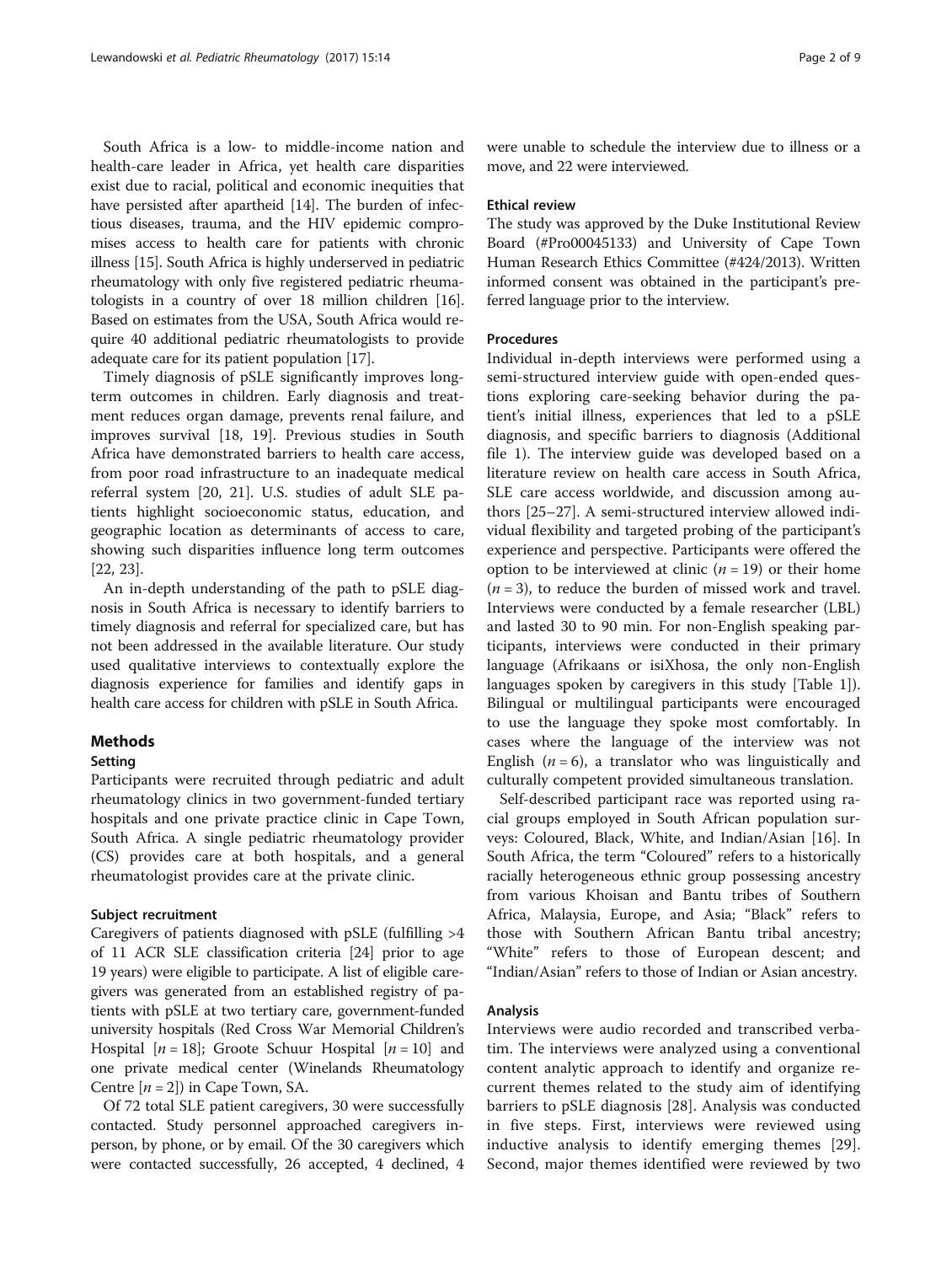<span id="page-2-0"></span>

| Characteristics<br>Number<br>Percent<br>Caregiver relation to patient<br>18<br>Mother<br>81<br>$\overline{2}$<br>9<br>Father<br>Grandmother<br>1<br>5<br>5<br>Foster mother<br>1<br>Race of caregiver<br>Coloured<br>16<br>73<br>3<br>Black<br>13<br>$\mathfrak{D}$<br>9<br>White<br>5<br>Indian<br>1<br>Language of interview<br>English<br>16<br>72<br>3<br>Afrikaans<br>14<br>Xhosa<br>3<br>14<br>Age of caregiver, years<br>Mean: 44.2<br>Range: 32-74<br>Caregiver highest education level<br>Less than Grade 12<br>8<br>36<br>Grade 12<br>8<br>36<br>3<br>University or higher<br>14<br>3<br>Not reported<br>14<br>Access to private transportation<br>7<br>32<br>Yes<br>14<br>59<br>Nο<br>2<br>9<br>Unknown<br>Average household income per month<br>Mean R4,693 (\$363 USD)<br>Median R1562 (112 USD)<br>Entire Range R950-R10,000<br>(\$73-800 USD)<br>Age of child SLE patient at diagnosis,<br>Mean: 10.9<br>years<br>Range 7-15<br>Time to diagnosis<br>Mean: 23.6 weeks<br>Median 7.5 weeks<br>Range 0.5-208 weeks | <b>Table 1</b> Demographic information of pediatric SLE sample ( $n = 22$ ) |  |  |  |
|---------------------------------------------------------------------------------------------------------------------------------------------------------------------------------------------------------------------------------------------------------------------------------------------------------------------------------------------------------------------------------------------------------------------------------------------------------------------------------------------------------------------------------------------------------------------------------------------------------------------------------------------------------------------------------------------------------------------------------------------------------------------------------------------------------------------------------------------------------------------------------------------------------------------------------------------------------------------------------------------------------------------------------|-----------------------------------------------------------------------------|--|--|--|
|                                                                                                                                                                                                                                                                                                                                                                                                                                                                                                                                                                                                                                                                                                                                                                                                                                                                                                                                                                                                                                 |                                                                             |  |  |  |
|                                                                                                                                                                                                                                                                                                                                                                                                                                                                                                                                                                                                                                                                                                                                                                                                                                                                                                                                                                                                                                 |                                                                             |  |  |  |
|                                                                                                                                                                                                                                                                                                                                                                                                                                                                                                                                                                                                                                                                                                                                                                                                                                                                                                                                                                                                                                 |                                                                             |  |  |  |
|                                                                                                                                                                                                                                                                                                                                                                                                                                                                                                                                                                                                                                                                                                                                                                                                                                                                                                                                                                                                                                 |                                                                             |  |  |  |
|                                                                                                                                                                                                                                                                                                                                                                                                                                                                                                                                                                                                                                                                                                                                                                                                                                                                                                                                                                                                                                 |                                                                             |  |  |  |
|                                                                                                                                                                                                                                                                                                                                                                                                                                                                                                                                                                                                                                                                                                                                                                                                                                                                                                                                                                                                                                 |                                                                             |  |  |  |
|                                                                                                                                                                                                                                                                                                                                                                                                                                                                                                                                                                                                                                                                                                                                                                                                                                                                                                                                                                                                                                 |                                                                             |  |  |  |
|                                                                                                                                                                                                                                                                                                                                                                                                                                                                                                                                                                                                                                                                                                                                                                                                                                                                                                                                                                                                                                 |                                                                             |  |  |  |
|                                                                                                                                                                                                                                                                                                                                                                                                                                                                                                                                                                                                                                                                                                                                                                                                                                                                                                                                                                                                                                 |                                                                             |  |  |  |
|                                                                                                                                                                                                                                                                                                                                                                                                                                                                                                                                                                                                                                                                                                                                                                                                                                                                                                                                                                                                                                 |                                                                             |  |  |  |
|                                                                                                                                                                                                                                                                                                                                                                                                                                                                                                                                                                                                                                                                                                                                                                                                                                                                                                                                                                                                                                 |                                                                             |  |  |  |
|                                                                                                                                                                                                                                                                                                                                                                                                                                                                                                                                                                                                                                                                                                                                                                                                                                                                                                                                                                                                                                 |                                                                             |  |  |  |
|                                                                                                                                                                                                                                                                                                                                                                                                                                                                                                                                                                                                                                                                                                                                                                                                                                                                                                                                                                                                                                 |                                                                             |  |  |  |
|                                                                                                                                                                                                                                                                                                                                                                                                                                                                                                                                                                                                                                                                                                                                                                                                                                                                                                                                                                                                                                 |                                                                             |  |  |  |
|                                                                                                                                                                                                                                                                                                                                                                                                                                                                                                                                                                                                                                                                                                                                                                                                                                                                                                                                                                                                                                 |                                                                             |  |  |  |
|                                                                                                                                                                                                                                                                                                                                                                                                                                                                                                                                                                                                                                                                                                                                                                                                                                                                                                                                                                                                                                 |                                                                             |  |  |  |
|                                                                                                                                                                                                                                                                                                                                                                                                                                                                                                                                                                                                                                                                                                                                                                                                                                                                                                                                                                                                                                 |                                                                             |  |  |  |
|                                                                                                                                                                                                                                                                                                                                                                                                                                                                                                                                                                                                                                                                                                                                                                                                                                                                                                                                                                                                                                 |                                                                             |  |  |  |
|                                                                                                                                                                                                                                                                                                                                                                                                                                                                                                                                                                                                                                                                                                                                                                                                                                                                                                                                                                                                                                 |                                                                             |  |  |  |
|                                                                                                                                                                                                                                                                                                                                                                                                                                                                                                                                                                                                                                                                                                                                                                                                                                                                                                                                                                                                                                 |                                                                             |  |  |  |
|                                                                                                                                                                                                                                                                                                                                                                                                                                                                                                                                                                                                                                                                                                                                                                                                                                                                                                                                                                                                                                 |                                                                             |  |  |  |
|                                                                                                                                                                                                                                                                                                                                                                                                                                                                                                                                                                                                                                                                                                                                                                                                                                                                                                                                                                                                                                 |                                                                             |  |  |  |
|                                                                                                                                                                                                                                                                                                                                                                                                                                                                                                                                                                                                                                                                                                                                                                                                                                                                                                                                                                                                                                 |                                                                             |  |  |  |
|                                                                                                                                                                                                                                                                                                                                                                                                                                                                                                                                                                                                                                                                                                                                                                                                                                                                                                                                                                                                                                 |                                                                             |  |  |  |
|                                                                                                                                                                                                                                                                                                                                                                                                                                                                                                                                                                                                                                                                                                                                                                                                                                                                                                                                                                                                                                 |                                                                             |  |  |  |
|                                                                                                                                                                                                                                                                                                                                                                                                                                                                                                                                                                                                                                                                                                                                                                                                                                                                                                                                                                                                                                 |                                                                             |  |  |  |
|                                                                                                                                                                                                                                                                                                                                                                                                                                                                                                                                                                                                                                                                                                                                                                                                                                                                                                                                                                                                                                 |                                                                             |  |  |  |
|                                                                                                                                                                                                                                                                                                                                                                                                                                                                                                                                                                                                                                                                                                                                                                                                                                                                                                                                                                                                                                 |                                                                             |  |  |  |
|                                                                                                                                                                                                                                                                                                                                                                                                                                                                                                                                                                                                                                                                                                                                                                                                                                                                                                                                                                                                                                 |                                                                             |  |  |  |
|                                                                                                                                                                                                                                                                                                                                                                                                                                                                                                                                                                                                                                                                                                                                                                                                                                                                                                                                                                                                                                 |                                                                             |  |  |  |
|                                                                                                                                                                                                                                                                                                                                                                                                                                                                                                                                                                                                                                                                                                                                                                                                                                                                                                                                                                                                                                 |                                                                             |  |  |  |
|                                                                                                                                                                                                                                                                                                                                                                                                                                                                                                                                                                                                                                                                                                                                                                                                                                                                                                                                                                                                                                 |                                                                             |  |  |  |
|                                                                                                                                                                                                                                                                                                                                                                                                                                                                                                                                                                                                                                                                                                                                                                                                                                                                                                                                                                                                                                 |                                                                             |  |  |  |
|                                                                                                                                                                                                                                                                                                                                                                                                                                                                                                                                                                                                                                                                                                                                                                                                                                                                                                                                                                                                                                 |                                                                             |  |  |  |

Third, analytic memos were written to summarize content and organize participant responses [[31\]](#page-8-0). Relevant quotes were incorporated into the memos to represent family experiences obtaining a pSLE diagnosis. Fourth, memos were manually coded for primary thematic categories related to diagnostic barriers at the level of the health system or patient. For each of the themes, representative quotations were identified as examples, and corresponding memos and transcripts were revisited to

authors (LBL, MHW) in order to reach consensus [\[30](#page-8-0)].

contextualize participants' words within their overall narratives.

# Results

The sample consisted of 22 participants, all primary caregivers of pSLE patients at study enrollment and included 18 mothers, 2 fathers, 1 grandmother, and 1 foster mother. The caregiver race matched the child in all cases: 16 Coloured, 3 Black, 2 White, and 1 Indian (Table 1). The monthly household income spanned a wide range (R950 to R10,000 [\$70 to \$730 USD], median income R1562 [112 USD]). Thirty-six percent of South Africans live below the established poverty line (R620/\$43 USD per month) [\[32, 33](#page-8-0)]. None of the caregivers in this study reported household incomes below that level. However, the majority of caregivers (59%) were government social welfare grant recipients and would likely be below the poverty line without social grants. Eighteen percent of caregivers and patients lived in a home without running water or electricity. Of the two White caregivers, neither reported receiving a social grant. All caregivers without running water and electricity were Black or Coloured.

For the majority of participants, there was a significant delay between onset of symptoms and a diagnosis of pSLE. The mean time to diagnosis was 23.5 weeks (median 7.5 weeks, range 0.5 to 208 weeks). At the time of diagnosis, pSLE patients had seen multiple providers, with increasing symptom severity. The majority of pSLE patients in this study (63%) had severe symptoms such as acute renal failure, stroke, or pericarditis requiring intervention at the time of diagnosis. Barriers to timely diagnosis occurred at the level of the caregiver and the health system. Below, we present themes within each level.

# Barriers at the caregiver level

We identified caregiver barriers, including lack of knowledge regarding SLE, financial obstacles to medical care, and the social stigma of a SLE diagnosis. Representative quotes are presented in Table [2.](#page-3-0)

#### Caregiver knowledge gap in SLE

Most caregivers had no prior knowledge of SLE, and thus were unable to recognize symptoms. Caregivers recognized that their child was ill, but often mistakenly attributed the symptoms to other causes. As symptoms evolved or progressed, caregivers were motivated to seek evaluation or re-evaluation. One caregiver described a typical escalation in symptoms over time: "She went to school and she couldn't walk… [then] she was bed ridden and she couldn't walk at all…I tried to bathe her and she fainted, and then I knew there was big trouble."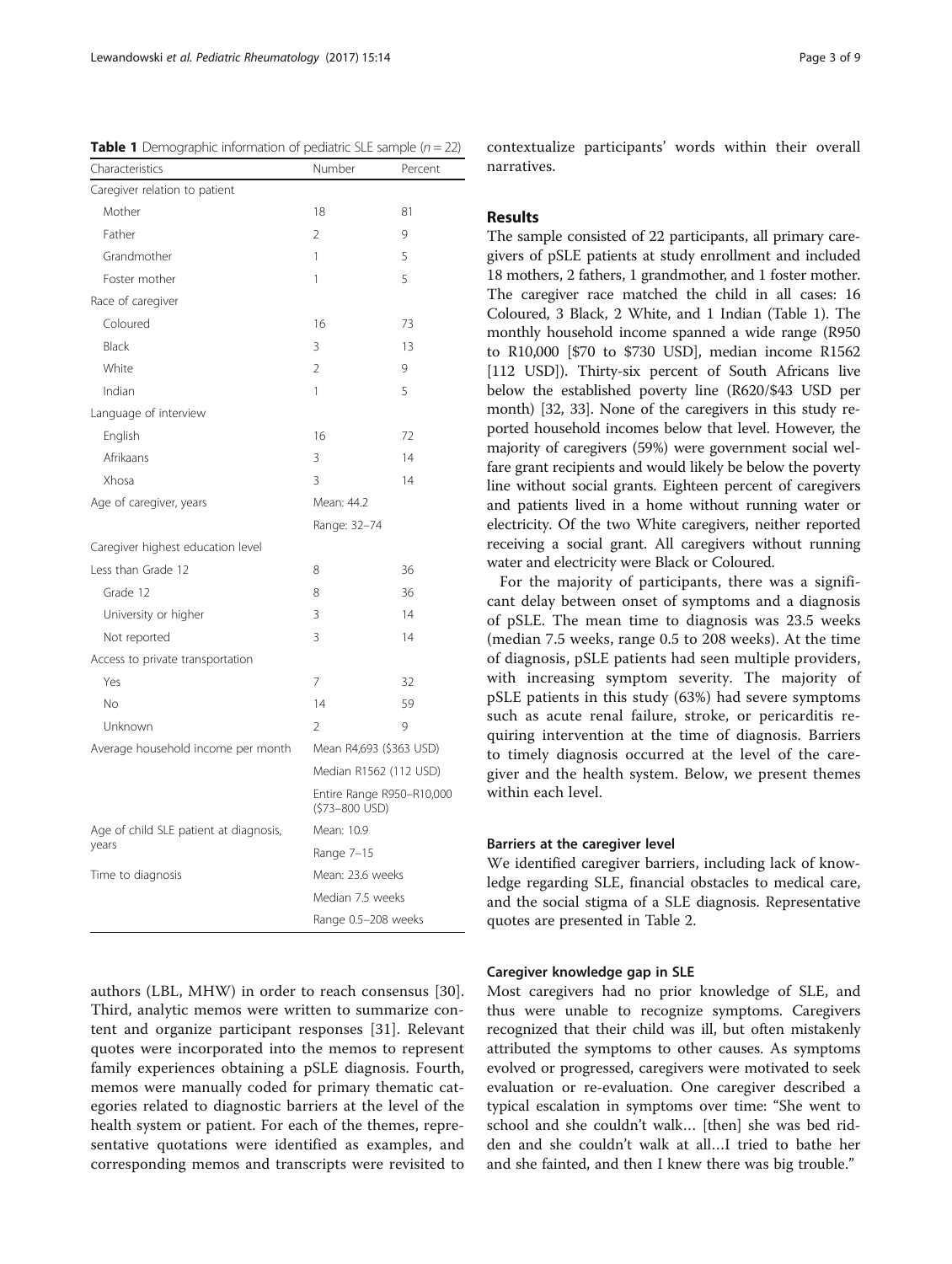<span id="page-3-0"></span>

| <b>Table 2</b> Caregiver level barriers: themes and illustrative quotations |  |
|-----------------------------------------------------------------------------|--|
|-----------------------------------------------------------------------------|--|

| Theme: Caregiver Knowledge Gap as a Patient Level Barrier |  |  |  |  |  |
|-----------------------------------------------------------|--|--|--|--|--|
|-----------------------------------------------------------|--|--|--|--|--|

| Subject 5                                | "He had chest pain and headache. We thought<br>he fell on the stove, nobody saw him fall on<br>the stove. They assumed it was because he was<br>in pain and couldn't move. It was 3 to 4 days he<br>had this pain and couldn't get out of bed."                                                                               |
|------------------------------------------|-------------------------------------------------------------------------------------------------------------------------------------------------------------------------------------------------------------------------------------------------------------------------------------------------------------------------------|
| Subject 18                               | "She had swollen feet. She had been crossing<br>through dirty water. I thought her feet became<br>swollen from playing in that water."                                                                                                                                                                                        |
| Subject 19                               | "At first I thought she was just plain lazy, because<br>whenever I told her to do the dishes she would<br>sitshe was always sleepyshe was tired, and<br>she was itching, her hands were like blotches on<br>the skin."                                                                                                        |
| Theme: Financial Barriers for Caregivers |                                                                                                                                                                                                                                                                                                                               |
| Subject 2                                | "I did get a [hospital] bill. I told them I don't pay<br>this. They said just bring proof It's a terrible story.<br>You have to go for affidavits to say you're not<br>working and stuff like that and commissions of<br>oath you have to get signed and then you have<br>to take the papers in and it takes a month or two." |
| Subject 10                               | "[Time spent at the hospital] is un-paid time-<br>that type of thing where you have to take off."                                                                                                                                                                                                                             |
| Subject 12                               | "When L- (patient) was diagnosed, I was off work<br>for a month and when I came back they arranged<br>a tea to raise funds for us."                                                                                                                                                                                           |
| Subject 14                               | "The blood work, doctor and medicationit was<br>more than 2,000 Rand (\$120 USD)I'm still<br>paying it off."                                                                                                                                                                                                                  |
| Subject 15                               | "There has been difficulty because we were not<br>prepared for it all. Many times we had to take<br>our bread money to go to the doctor."                                                                                                                                                                                     |
| Theme: Social Stigma of sick child       |                                                                                                                                                                                                                                                                                                                               |
| Subject 2                                | "There's not a lot of [SLE] awarenessThere's<br>more awareness of crime and anything else.                                                                                                                                                                                                                                    |
| Subject 3                                | "I tell them that it's only in his joints and that<br>it affects his joints and it's not contagious for<br>somebody else to get."                                                                                                                                                                                             |
| Subject 7                                | "It's not that she must stay away from the others<br>No, no, no. No she's not sick. She's normal."                                                                                                                                                                                                                            |
| Subject 10                               | "People don't understand. They have all sorts of<br>ideas of what lupus is."                                                                                                                                                                                                                                                  |
|                                          |                                                                                                                                                                                                                                                                                                                               |

# Financial barriers to care

A major barrier was the financial burden of accessing health care. Caregivers spoke about the lasting financial impact of hospitalization early in the disease course. One caregiver highlighted the repercussions of paying hospital bills on household finances: "Where am I going to get the money to pay this [bill]? You understand, what am I going to eat with?" Many missed one or more days of work, for which they were not paid. In addition, caregivers had to pay for transport to and from the medical facility, as the majority of participants lacked access to private transportation (Table [1\)](#page-2-0). All of the White and Indian caregivers in this study had access to private

#### Social stigma of SLE

Coloured caregivers did.

Many families reported that they feared social stigma due to their children's symptoms and subsequent diagnosis of pSLE. Caregivers felt the need to hide the diagnosis from the community for fear of being stigmatized. Caregivers reported that others would think their child was contagious: "I think they steer clear because they think they can get the illness. Then I tell them that it is not [contagious] and they don't understand." Caregivers explained that there was no familiarity with SLE within the community; therefore, there was a lack of understanding that pSLE was a chronic, non-communicable disease.

## Barriers to care at the health system level

In addition to patient and caregiver barriers, there were also health system obstacles to obtaining a diagnosis, including the lack of trained personnel at initial care contact, a complex medical system, and misdiagnosis. Representative quotes are presented in Table [3.](#page-4-0)

#### Lack of trained staff

The majority of caregivers went to a local primary care clinic as their first care contact, where they were seen by staff nurses or general practitioners. Poor communication of disease assessment from health care providers to caregivers was reported frequently. Many participants reported that they were discharged without further testing or treatment. Others were told to return on a day when a doctor would be present: "There was some blood in her pee. I took her to the doctor; it was on a Saturday… the doctor…gave me some medicine to give her and said if nothing changed I should come back on Wednesday. We went back…they kept her for a week but they couldn't find out what was wrong …so they made an appointment at [the Children's hospital]."

# Complex medical system

In South Africa, formal referral is required to access subspecialty care, including pediatrics (Fig. [1\)](#page-4-0). Most caregivers first went to a local clinic or day hospital for care, returning several times to obtain a referral to a pediatrician: "[We took him for care] …quite a few times. I explained to [the doctor in the emergency room] the condition and I showed her everything and she told me I must come on a Tuesday. The pediatricians will be there." Often, they reported that they were referred without explanation of symptoms or possible diagnosis.

In two rare cases, caregivers reported that pSLE was recognized immediately. One patient was already in rheumatology care for autoimmune disease and was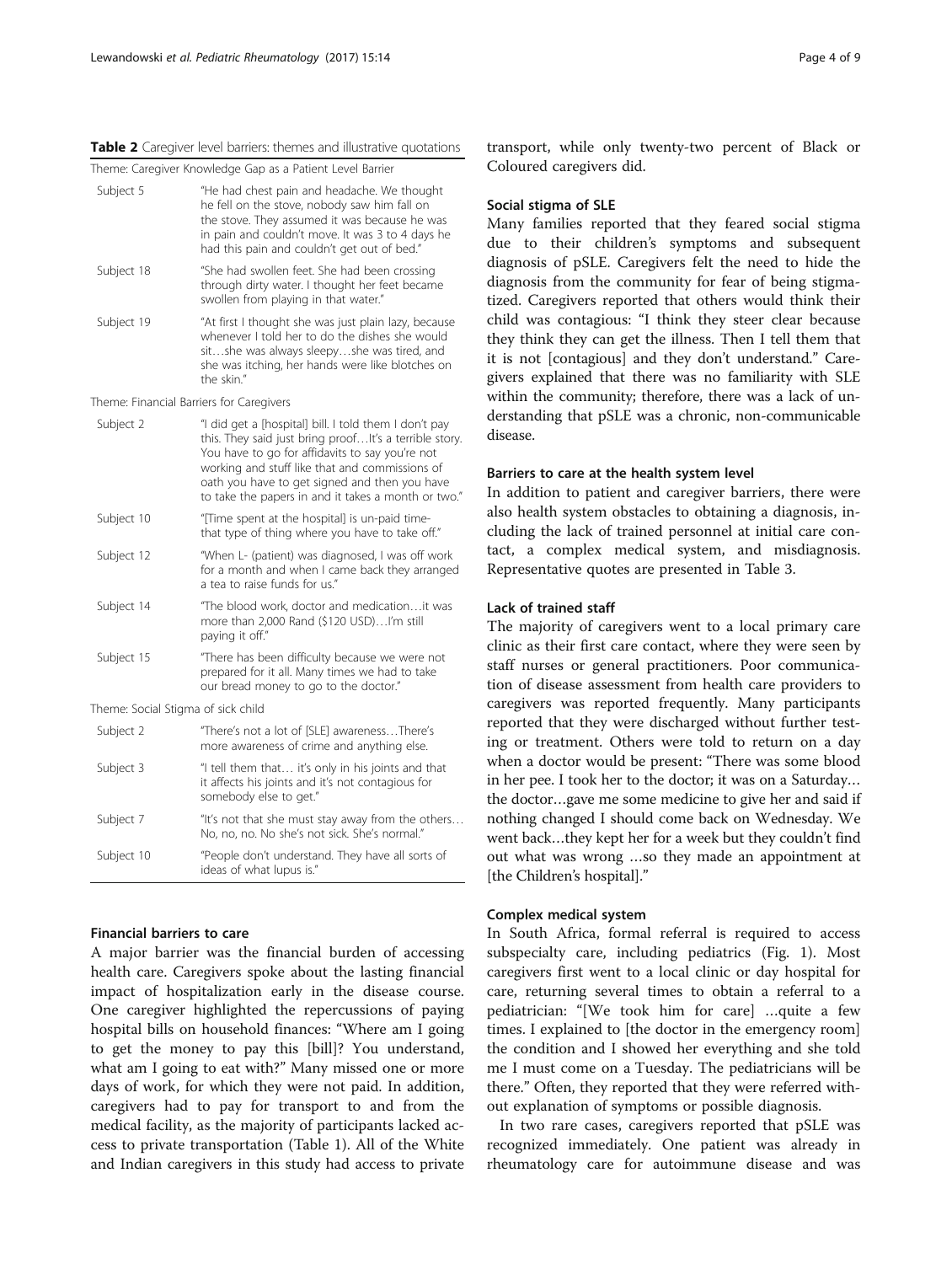<span id="page-4-0"></span>Table 3 Health system level barriers: themes and illustrative quotations

| --------                     |                                                                                                                                                                                                                                                                                                                                                                                                                                                                                                                                                                                                                   |
|------------------------------|-------------------------------------------------------------------------------------------------------------------------------------------------------------------------------------------------------------------------------------------------------------------------------------------------------------------------------------------------------------------------------------------------------------------------------------------------------------------------------------------------------------------------------------------------------------------------------------------------------------------|
| Theme: Lack of Trained Staff |                                                                                                                                                                                                                                                                                                                                                                                                                                                                                                                                                                                                                   |
| Subject 3                    | "At the day hospital the one nurseit was<br>like she had some type of attitude with me<br>when I told her is there any reason you guys<br>can give me why the nose is continuously<br>bleeding. Then she told me to just go and sit<br>in the waiting roomI went to doctor after<br>doctor and nobody could give me an<br>explanation. They didn't take any bloods,<br>nothing. It's my child, I know. If I know that<br>there is something wrong with him and for<br>them to ask me how do I knowHow can<br>they tell me that when I've noticed the changes<br>as a parent? So that's the system down<br>there." |
| Subject 7                    | "[After my daughter had a stroke] they discharged<br>us, then we always go each and every week.<br>They took the test. They didn't say anything<br>[in regards to diagnosis]. They just want to check<br>is she fine. They didn't even give her any pills<br>or nothing."                                                                                                                                                                                                                                                                                                                                         |
| Subject 12                   | "[At the day hospital] they asked me to come back<br>because there was not a doctor thereThey<br>didn't actually care about the patient. I took her<br>to the day hospital and the nurseasked if she<br>was pregnant and sent her out, she did not<br>examine her."                                                                                                                                                                                                                                                                                                                                               |
|                              | Theme: Complex Medical System                                                                                                                                                                                                                                                                                                                                                                                                                                                                                                                                                                                     |
| Subject 7                    | "I went the first time and they [nursing staff] said<br>I wouldn't be called [to be seen.] I went back a<br>few days later and asked to see the social worker."                                                                                                                                                                                                                                                                                                                                                                                                                                                   |
| Subject 10                   | "She had pain in her joints and an earache. They only<br>looked at the earache at that point. So they said it<br>was an infectiontwo or three days later she<br>couldn't get out of bed. I didn't feel like that<br>[respected] because I complained about both things,<br>the joint pain and the earache, and it was sort of like<br>what do you want me to look at first sort of thing.<br>If you take a child to a doctor you like them to<br>see everything."                                                                                                                                                 |
| Subject 16                   | "When we went to see the doctor there and at<br>the time I was pregnant with my other daughter,<br>it was very irritating. I took her to the doctor,<br>they took blood and everything and then they<br>told me I must come to [Children's hospital] for<br>an appointment."                                                                                                                                                                                                                                                                                                                                      |
| Subject 18                   | "That is when the doctor said the child is sick and<br>must go to another hospital. They did all the tests.<br>Then they sent her home. They told me whatever<br>comes up bring the child back here I went to the<br>other GPto mention about the child having a<br>clotting problemthe GP told me 'No, we are not                                                                                                                                                                                                                                                                                                |

Theme: Misdiagnosis

Subject 1 "The GP said to me...it's an insect bite and she gave me something, not even an antibiotic…then his other foot started swelling. At that stage he couldn't wear his shoes anymore…I had to take him in and out of the bus because he couldn't go upstairs. I went to the clinic…she said immediately take the letter up to [Children's hospital] and she said he must stay at the hospital."

going to do anything."

| Subject 2  | "She had a platelet count of 7 and they admitted<br>[her to the] oncology [unit.] One day they tell you<br>one thing, then the next day it's something else<br>Every day it was something different for quite some<br>time. It was frustrating."                                                                                                                                                                                                                                                                                               |
|------------|------------------------------------------------------------------------------------------------------------------------------------------------------------------------------------------------------------------------------------------------------------------------------------------------------------------------------------------------------------------------------------------------------------------------------------------------------------------------------------------------------------------------------------------------|
| Subject 15 | "They put us in an emergency ambulance, because<br>her [hemoglobin] was very low. They saw a specialist<br>in [hometown]. They thought she had Leukemia,<br>a rare cancer of the bone marrow, and then they<br>discovered it wasn't that. They realized that they had<br>to find another doctor because they were worried<br>that she was going to die so they went to<br>[regional center]. So from there they were referred<br>to see a doctor in Cape Town. She sent us to<br>[the children's hospital] and she started<br>getting better." |

diagnosed and managed efficiently. Another patient (the child of two physicians) went directly to a private physician and was diagnosed within days. These outlying cases provide a stark contrast to the difficulty most participants had navigating the complex medical system.

#### Misdiagnosis

The majority of caregivers (16/22) reported misdiagnosis at least once and frequently encountered a series of misdiagnoses, even after hospitalization. In some cases, the misdiagnosis was frightening and grave (e.g. cancer); in others, it was less significant (e.g. insect bite or allergies) and the child was sent home without treatment. Following misdiagnosis, children suffered on-going symptoms resulting in a return to medical care. One caregiver described relocating across the country to obtain a diagnosis: "She woke up with blood in her mouth. I took her to the clinic and they said she has an allergy… She had blood on her nose and started vomiting blood and then we took her three different places. And then she had the stroke…it was on this [left] side. …They said maybe it is cancer…they didn't find cancer… her hair was falling out and she was starting to bleed…I traveled by bus [from the Eastern Cape to Cape Town.] It was only me, her, and my little one."

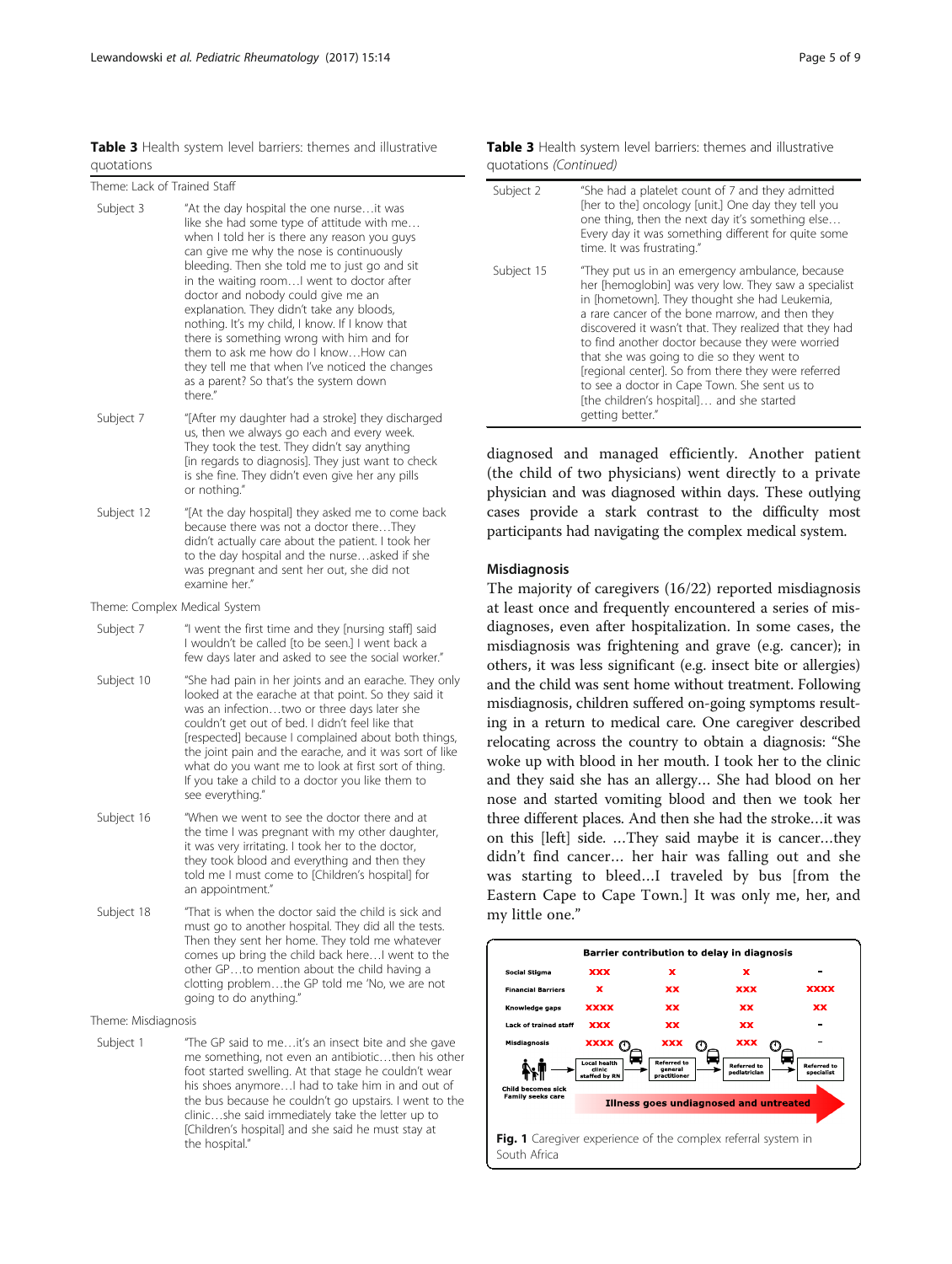# **Discussion**

This study highlights missed opportunities for a timely diagnosis in a pediatric SLE population in South Africa from the patient caregiver perspective. The difficulties this group of caregivers experienced obtaining a diagnosis suggest that there may be a population of children with SLE in South Africa who never reach a rheumatologist. Timely diagnosis of pSLE is important to prevent long-term damage and improves outcomes and life expectancy in patients with renal disease [\[18](#page-7-0), [34\]](#page-8-0). SLE patients in South Africa are at high risk for renal disease and have higher mortality rates than patients in Europe and North America [\[9](#page-7-0), [35, 36\]](#page-8-0). Our findings suggest the poor health outcomes may be partly explained by delays in diagnosis as reported by caregivers.

Caregivers in this study experienced many obstacles while navigating the health care system seeking a correct diagnosis for their child with pSLE (Fig. [1\)](#page-4-0). Various factors led to delay in first care contact including lack of recognition of the severity of initial symptoms and the inability to attribute symptoms to SLE. The burden of travel and long clinic wait times required caregivers to miss work. All caregivers without household water or electricity were of African descent, suggesting these caregivers were more likely to face financial burdens which would be aggravated by missing income. Almost all caregivers used public transportation to access the clinic as they did not own or have access to a private vehicle. Most families used taxis, the least expensive but most dangerous form of transportation in Cape Town [[37, 38\]](#page-8-0). The "hidden costs" of access go beyond clinic fees or medication costs, and may have caused added delays in seeking care [[25\]](#page-8-0).

Beyond the financial challenges to pSLE care access, social stigma around a pSLE diagnosis was commonly reported and may have been exacerbated by lack of caregiver knowledge of SLE. Caregivers were worried that peers would avoid his or her child if pSLE was perceived as contagious. Additionally, most caregivers felt inadequately prepared to offer an explanation to others, allowing misperceptions to perpetuate.

Once patients made contact with the health care system, institutional delays played a large role in delaying diagnosis. Similar delays have been reported for pSLE patients in other settings; for example, studies from the United Kingdom report multiple referrals prior to diagnosis [[39\]](#page-8-0). While such delays are not unique to South Africa, the impact may be greater, due to provider scarcity, structure of the referral system, long clinic waits, and difficulty with care coordination between health providers [[40\]](#page-8-0). Language barriers and lack of education about disease processes are also factors that have been identified previously as delaying SLE diagnosis [\[41](#page-8-0), [42](#page-8-0)]. At each step of the referral process, patient level barriers

(e.g. time and cost of transportation) are reintroduced and multiply. Barriers at both patient and health system may interact to magnify the length of delays (Figs. [1](#page-4-0) and [2](#page-6-0)).

Seventy-three percent of families received an incorrect diagnosis in their early care-seeking experiences. Caregivers reported that providers disregarded symptoms requiring urgent medical attention. Misdiagnosis delays definitive referral and treatment, contributing to disease progression and organ damage. Patients' and caregivers' trust in the medical provider is a central component in care of chronic disease [[43\]](#page-8-0). Initial delays in diagnosis may start a cycle of distrust between health system and patients that persist beyond diagnosis [\[44](#page-8-0)]. The frequency of misdiagnoses also suggests that young people with SLE may remain undiagnosed in the community.

The impact of poorly trained staff and initial misdiagnosis were compounded by the complexity of the medical system in South Africa. In nearly all caregiver interviews, first contact was with a nurse at a local clinic. A series of referrals was required before the patients were able to see a rheumatology specialist (Fig. [1\)](#page-4-0). Patients were often displaying serious organ manifestations of pSLE, such as stroke, and the fear of dealing with these symptoms was escalated by confusion at time of diagnosis. Even when the diagnosing physician recognized the serious nature of the illness, the patient often had to wait several days to see a pediatrician and subsequently a subspecialist. One family relocated almost 600 miles from home to access subspecialty medical care.

This study has several limitations. First, it was conducted at two government centers and one private institution, all located in an urban location (Cape Town), causing potential selection bias in the study sample. However, 80% of the South African population uses the public sector for health care [\[45](#page-8-0)] and the only pSLE providers in the region are located at these centers, which increases the likelihood of representative sampling. We used a semi-structured interview process; therefore, we did not have equal depth across all topics, based on participant responses. These interviews were conducted months to years after SLE diagnosis, which could introduce recall bias. Caregivers of SLE patients may remember details of diagnosis differently than the general population would, as they have ongoing interaction with the disease, providers, and the health care system. The greatest limitation is that the caregivers interviewed had overcome barriers and reached diagnosis and linkage to specialized rheumatology care. This cohort had access to specific resources and exhibited remarkable resilience that may differ from families whose children with pSLE remained undiagnosed, or who have not successfully linked to subspecialized care for SLE treatment. While some of our caregivers received social grants to bolster household income, with grant assistance none were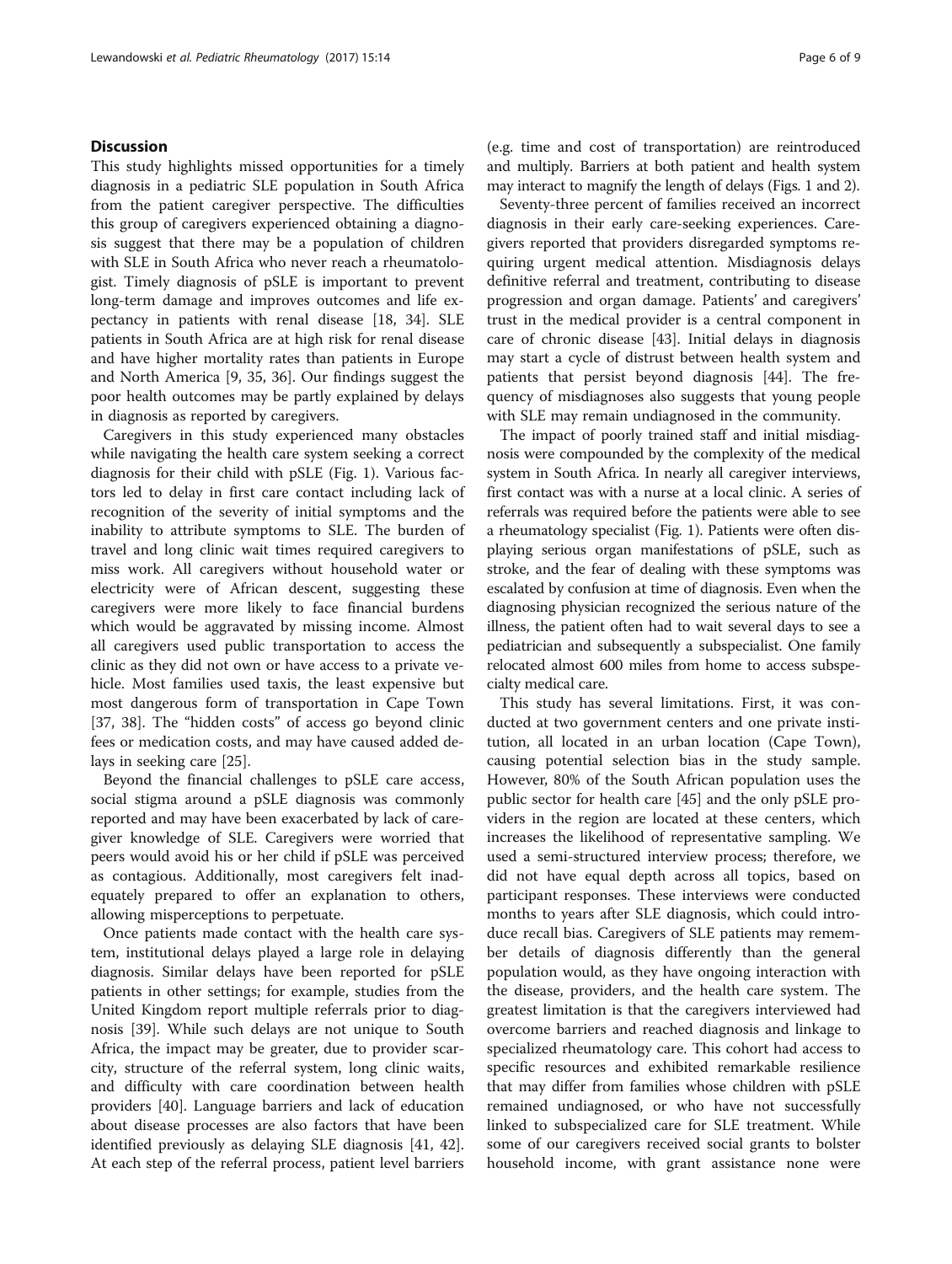<span id="page-6-0"></span>

below the poverty line. Access to financial resources may have increased the likelihood of successful linkage to subspecialty care for caregivers in this study.

The findings of this study highlight possible interventions to improve diagnosis efficiency at both the caregiver and health system level. At the caregiver level, broadcast or online media-based public service announcements about SLE could increase community knowledge, facilitate timely diagnosis, and reduce public stigma of the disease [[46](#page-8-0), [47\]](#page-8-0). Caregivers would benefit from improved education at diagnosis, which is central to successfully managing chronic disease [\[48\]](#page-8-0). A standardized education packet, combined with web-based modules and videos, could fill the SLE education gap for caregivers of all literacy levels at time of diagnosis [\[49, 50](#page-8-0)].

At the health system level, inadequate provider knowledge and resulting misdiagnosis delayed care. South Africa has a great need for additional pediatric rheumatology providers. Continued efforts to train pediatric rheumatologists in South Africa are critical, but will require years to alleviate the current severe shortage. Training existing primary care providers to recognize the signs and symptoms of SLE would likely increase provider awareness and decrease time to referral. Tools such as the American College of Rheumatology's Lupus Initiative [\[51](#page-8-0)] could be modified to meet the needs of South African providers and implemented in a pilot program. This free, web-based series of educational tools is aimed to improve SLE diagnosis and management amongst primary care providers in the US. Similar initiatives in the UK expose students, trainees, and general pediatricians to pediatric rheumatology and increase the diagnosis of rheumatic disease in childhood [\[52](#page-8-0)]. Short courses for direct instruction with subsidized travel for participants could complement on-line modules [[53](#page-8-0)]. South African provider perspective on delays and interest in rheumatology-specific training are topics which require further research. Perhaps even more importantly, referral networks utilizing email systems or cell phone contact could facilitate earlier referral from primary care providers for this life threatening disease [[54](#page-8-0)].

# Conclusion

Caregivers' perspectives in navigating the pathway to an eventual diagnosis of pSLE in South Africa highlight profound delays in diagnosis, resulting in a lasting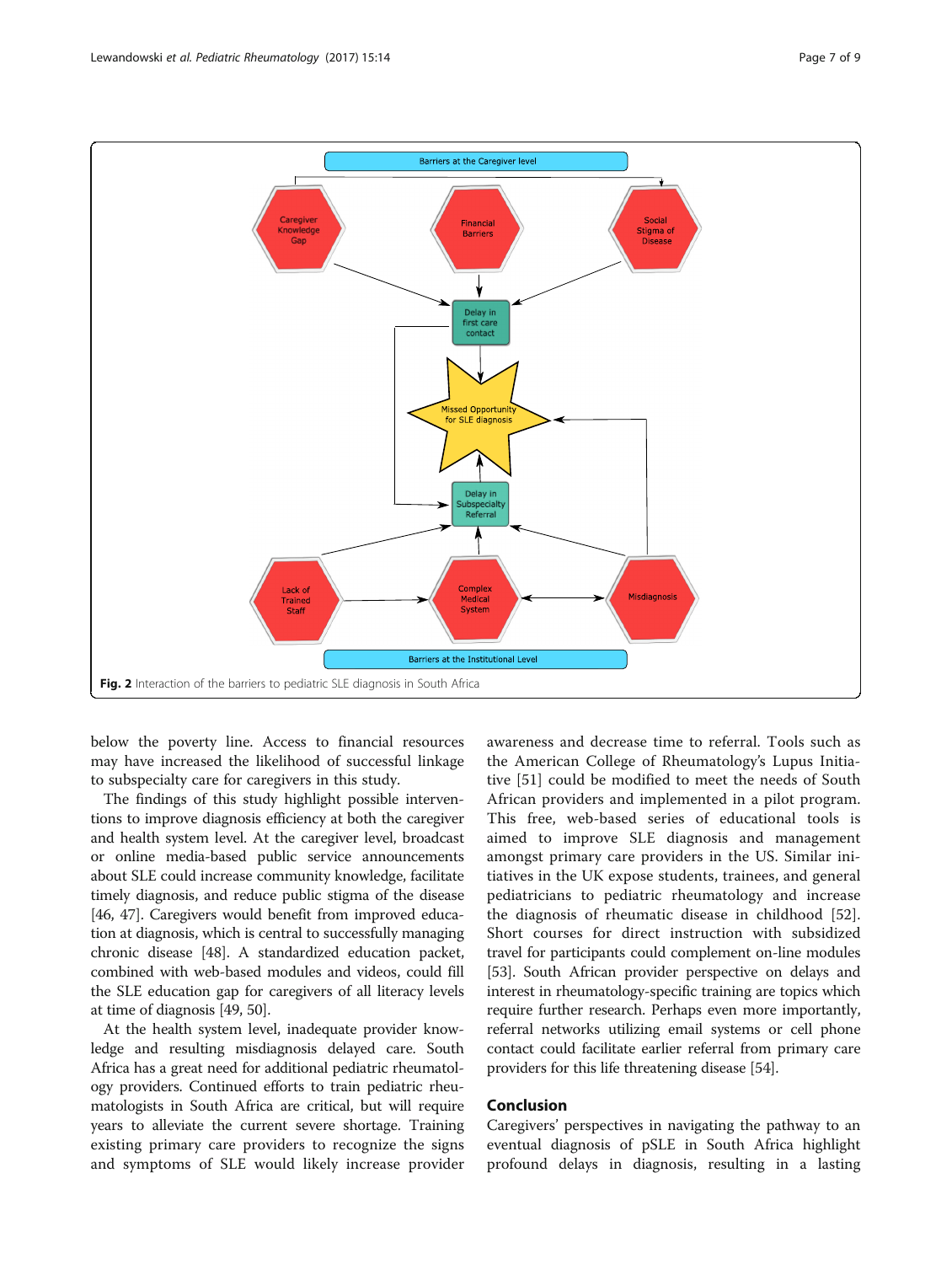<span id="page-7-0"></span>impact for the patient and caregiver. While many themes mirror findings from higher income countries, challenges are exacerbated by health care, social, and economic disparities unique to the South African setting. The gaps identified suggest opportunities to improve the efficiency and effectiveness of identifying patients with SLE in South Africa. Successful interventions that reduce the time to diagnosis in South Africa will provide a model for other resource limited nations [\[55\]](#page-8-0). Further investigation into the long-term impact of delays in care on disease damage and outcomes is necessary in the pediatric SLE population of South Africa.

# Additional file

[Additional file 1:](dx.doi.org/10.1186/s12969-017-0144-6) Qualitative Interview Guide for Pediatric SLE in South Africa. (DOCX 28 kb)

#### Abbreviations

pSLE: Pediatric systemic lupus erythematosus; SLE: Systemic lupus erythematosus; USA: United States of America

#### Acknowledgments

We would like to thank all the SLE patients and their families for their contributions to this study. We would like to acknowledge the research team at Red Cross War Memorial Children's Hospital, including Dr. Kate Webb, Dr. Lawrence Okongo'o, Dr. Nicola Brice, Sr. Angel Phuti, Sr. Dorothy Brown, Sr. Caroline, and Zodwa Sam. Nancy Terry, MS, Biomedical Librarian/Informationist, NIH Library at National Institutes of Health, and Andrew Madison, PhD, provided critical reading of this manuscript.

This article was prepared while Laura B. Lewandowski was employed at Duke University Medical Center. The opinions expressed in this article are the author's own and do not reflect the view of the National Institutes of Health, the Department of Health and Human Services, or the United States government.

#### Funding

LBL was funded by the Lupus Foundation of America Early Career Award, a training grant at Duke University (T32 AI0007217), a Duke Global Health Institute Fieldwork grant, and the Fogarty International Center (NIH R25TW009337).

#### Availability of data and materials

The datasets generated during and analyzed during the current study are not publicly available, as the primary data consists of semi-structured interviews and contains information that could compromise the privacy of study participants. This data can be made available in part or full from the corresponding author (LBL) on reasonable request with proper privacy protection.

#### Authors' contributions

LBL collected, analyzed and interpreted the data. MHW analyzed and interpreted the data. All authors were involved in study concept and design, drafting the article or revising it critically for important intellectual content. All authors read and approved the final version to be submitted for publication.

#### Competing interests

The authors declare that they have no competing interests.

#### Consent for publication

Written informed consent was obtained in the participant's preferred language prior to the interview.

#### Ethics approval and consent to participate

The study was approved by the Duke Institutional Review Board (#Pro00045133) and University of Cape Town Human Research Ethics Committee (#424/2013).

#### Author details

<sup>1</sup>National Institute of Arthritis, Musculoskeletal, and Skin Diseases, NIH, DHHS 9000 Rockville Pike, Building 10, 12 N248 Room 28, Bethesda, MD 20892-1102, USA. <sup>2</sup>Duke Global Health Institute, Duke University, 310 Trent Drive, Durham, NC 27710, USA. <sup>3</sup>Pediatric Rheumatology, Duke University Medical Center, 2301 Erwin Road, Durham, NC, USA. <sup>4</sup> Red Cross War Memorial Children's Hospital, University of Cape Town, Klipfontein Road, Rondebosch, Cape Town, Western Cape, South Africa.

#### Received: 24 November 2016 Accepted: 29 January 2017 Published online: 23 February 2017

#### References

- Bernatsky S, Boivin JF, Joseph L, Manzi S, Ginzler E, Gladman DD, et al. Mortality in systemic lupus erythematosus. Arthritis Rheum. 2006;54:2550–57.
- 2. Ward MM. Recent clinical trials in lupus nephritis. Rheum Dis Clin North Am. 2014;40:519–35.
- 3. Fernandez M, Alarcon GS, Calvo-Alen J, Andrade R, McGwin Jr G, Vila LM, et al. A multiethnic, multicenter cohort of patients with systemic lupus erythematosus (SLE) as a model for the study of ethnic disparities in SLE. Arthritis Rheum. 2007;57:576–84.
- 4. Nee R, Martinez-Osorio J, Yuan CM, Little DJ, Watson MA, Agodoa L, et al. Survival disparity of African american versus Non–African american patients with ESRD Due to SLE. Am J Kidney Dis. 2015;66:630–7.
- 5. Hiraki LT, Benseler SM, Tyrrell PN, Hebert D, Harvey E, Silverman ED. Clinical and laboratory characteristics and long-term outcome of pediatric systemic lupus erythematosus: a longitudinal study. J Pediatr. 2008;152:550–6.
- 6. Ardoin SP, Schanberg LE. Paediatric rheumatic disease: lessons from SLE: children are not little adults. Nat Rev Rheumatol. 2012;8:444–5.
- 7. Faller G, Thomson PD, Kala UK, Hahn D. Demographics and presenting clinical features of childhood systemic lupus erythematosus. S Afr Med J. 2005;95:424–7.
- 8. Bakr A. Epidemiology treatment and outcome of childhood systemic lupus erythematosus in Egypt. Pediatr Nephrol. 2005;20:1081–6.
- 9. Lewandowski LB, Schanberg LE, Thielman N, Phuti A, Kalla AA, Okpechi I, et al. Severe disease presentation and poor outcomes among pediatric systemic lupus erythematosus patients in South Africa. Lupus. 2017;26(2):186-94.
- 10. Appenzeller S, Marini R, Costallat LT. Damage did not independently influence mortality in childhood systemic lupus erythematosus. Rheumatol Int. 2005;25:619–24.
- 11. Abujam B, Gupta A, Suri D, Rawat A, Singh S. Trends and predictors of mortality in childhood onset lupus in a single North-Indian centre over 23 years: a retrospective study. Clin Exp Rheumatol. 2016;34:554–9.
- 12. Seedat YK, Parag KB, Ramsaroop R. Systemic lupus erythematosus and renal involvement. A South African experience. Nephron. 1994;66:426–30.
- 13. Mody GM, Parag KB, Nathoo BC, Pudifin DJ, Duursma J, Seedat YK. High mortality with systemic lupus erythematosus in hospitalized African blacks. Br J Rheumatol. 1994;33:1151–3.
- 14. Coovadia H, Jewkes R, Barron P, Sanders D, McIntyre D. The health and health system of South Africa: historical roots of current public health challenges. Lancet. 2009;374:817.
- 15. Mayosi BM, Lawn JE, van Niekerk A, Bradshaw D, Karim SSA, Coovadia HM, et al. Health in South Africa: changes and challenges since 2009. Lancet. 2012;380:2029–43.
- 16. Statistics South Africa. General Household Survey 2002 2013. [http://www.](http://www.statssa.gov.za/publications/P0318/P03182013.pdf) [statssa.gov.za/publications/P0318/P03182013.pdf](http://www.statssa.gov.za/publications/P0318/P03182013.pdf). Accessed 1 Dec 2015.
- 17. Scott C, Webb K. Paediatric rheumatology in sub-Saharan Africa. Rheumatology (Oxford). 2014;53:1357–8.
- 18. Fiehn C, Hajjar Y, Mueller K, Waldherr R, Ho AD, Andrassy K. Improved clinical outcome of lupus nephritis during the past decade: importance of early diagnosis and treatment. Ann Rheum Dis. 2003;62:435–9.
- 19. Oglesby A, Korves C, Laliberte F, Dennis G, Rao S, Suthoff ED, et al. Impact of early versus late systemic lupus erythematosus diagnosis on clinical and economic outcomes. Appl Health Econ Health Policy. 2014;12:179–90.
- 20. Harris B, Goudge J, Ataguba JE, McIntyre D, Nxumalo N, Jikwana S, et al. Inequities in access to health care in South Africa. J Public Health Policy. 2011;32 Suppl 1:S102–123.
- 21. Lewandowski L, Scott C. Apartheid and health care access for pediatric systemic lupus erythematosus patients in South Africa. S Afr J Child Health. 2015;9:36–7.